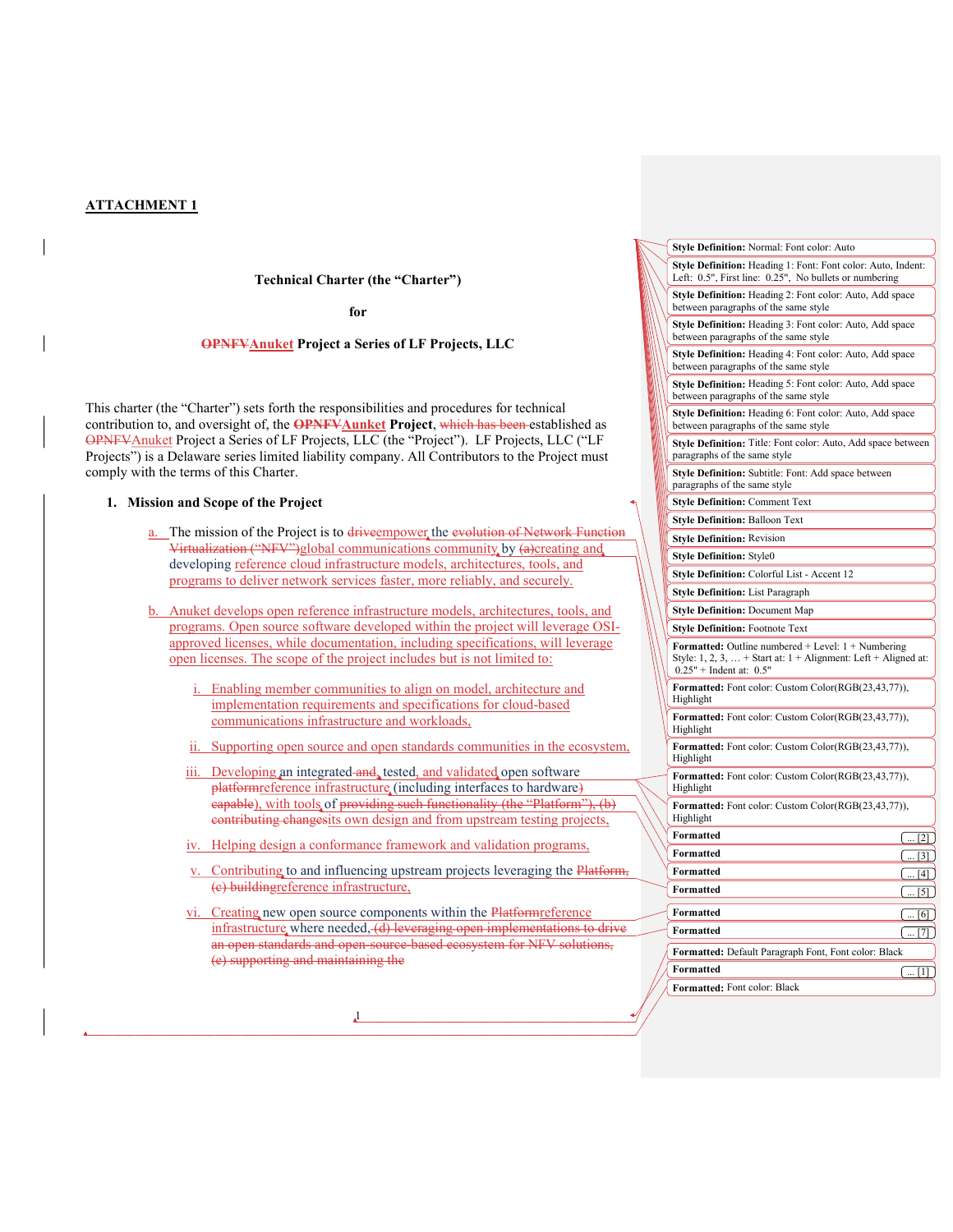a.vii. Supporting ongoing strategic framework of the Platform through theactivities and evaluating emerging technologies made available by the organization to make the Platform a success, and (f) undertaking such other activities as may from time to time be appropriate to further the purposes and achieve the goals set forth above. foster continued deployment success.

b. The scope of the Project includes software development under an OSI-approved open source license supporting the mission, including documentation, testing, integration and the creation of other artifacts that aid the development, deployment, operation or adoption of the open source software project.

### 2. Technical Steering Committee

- a. The Technical Steering Committee (the "TSC") will be responsible for all technical oversight of the open source Project.
- b. TSC Voting Members
	- i. "StartupTransition Period": From effective date of creationthis amendment of OPNFV a Series of LF Projects, LLCthe Charter, ("Project Launch") untilMerger") up to but no more than twelve (12) months following Project Launch Merger or such other date as determined by the TSC (such period the "StartupTransition Period"), the TSC voting members will consist of:
		- 1. 7 seats allocated to the CNTT community (to be determined via a process to be approved by the CNTT technical steering community and governance committee); and
		- 2. 8 seats allocated to the OPNFV community (to be determined via a process to be approved by those individuals listed as TSC voting members on wiki.opnfv.org as of December 31, 2017.that comprised the OPNFV TSC immediately prior to the start of the Transition Period).
	- $\frac{1}{1}$ . The list of voting members of the TSC will be maintained on wiki.anuket.io.opnfv.org.
	- ii.iii. "Steady State": After the Startup Period, the size, makeup and procedure for determining voting members of the TSC will be as determined by the TSC and documented within a TSC procedures document (the "TSC Procedures Document") and on wiki.opnfv.organuket.io.
- c. Any meetings of the Technical Steering Committee are intended to be open to the public, and can be conducted electronically, via teleconference, or in person.

2

| <b>Formatted:</b> Normal, Space Before: 8 pt, Outline numbered<br>$+$ Level: 3 + Numbering Style: i, ii, iii,  + Start at: 1 +<br>Alignment: Right + Aligned at: $1.38"$ + Indent at: 1.5",<br>Pattern: Clear (White) |
|-----------------------------------------------------------------------------------------------------------------------------------------------------------------------------------------------------------------------|
| <b>Formatted:</b> Font: Font color: Custom<br>Color(RGB(23,43,77)), Highlight                                                                                                                                         |
| <b>Formatted:</b> Font: Font color: Custom<br>Color(RGB(23,43,77)), Highlight                                                                                                                                         |
| <b>Formatted:</b> Font: Font color: Custom<br>Color(RGB(23,43,77)), Highlight                                                                                                                                         |

Formatted: Font: Bold, Font color: Custom Color(RGB(23,43,77)), Highlight

Formatted: Normal, No bullets or numbering

Formatted: Outline numbered + Level: 1 + Numbering Style:  $1, 2, 3, \ldots$  + Start at:  $1 +$  Alignment: Left + Aligned at: 0.25" + Indent at: 0.5"

Formatted: Outline numbered + Level: 2 + Numbering Style: a, b, c, … + Start at: 1 + Alignment: Left + Aligned at:  $0.75"$  + Indent at: 1"

Formatted: Outline numbered + Level: 3 + Numbering Style: i, ii, iii, … + Start at: 1 + Alignment: Right + Aligned at: 1.38" + Indent at: 1.5"

Formatted: Outline numbered + Level: 2 + Numbering Style: a, b, c, … + Start at: 1 + Alignment: Left + Aligned at:  $0.75" +$  Indent at: 1"

Formatted: Default Paragraph Font, Font color: Black

Formatted: Normal, Centered, Border: Top: (No border), Bottom: (No border), Left: (No border), Right: (No border), Between : (No border), Tab stops: 3.25", Centered + 6.5", Right, Position: Horizontal: Left, Relative to: Column, Vertical: In line, Relative to: Margin, Wrap Around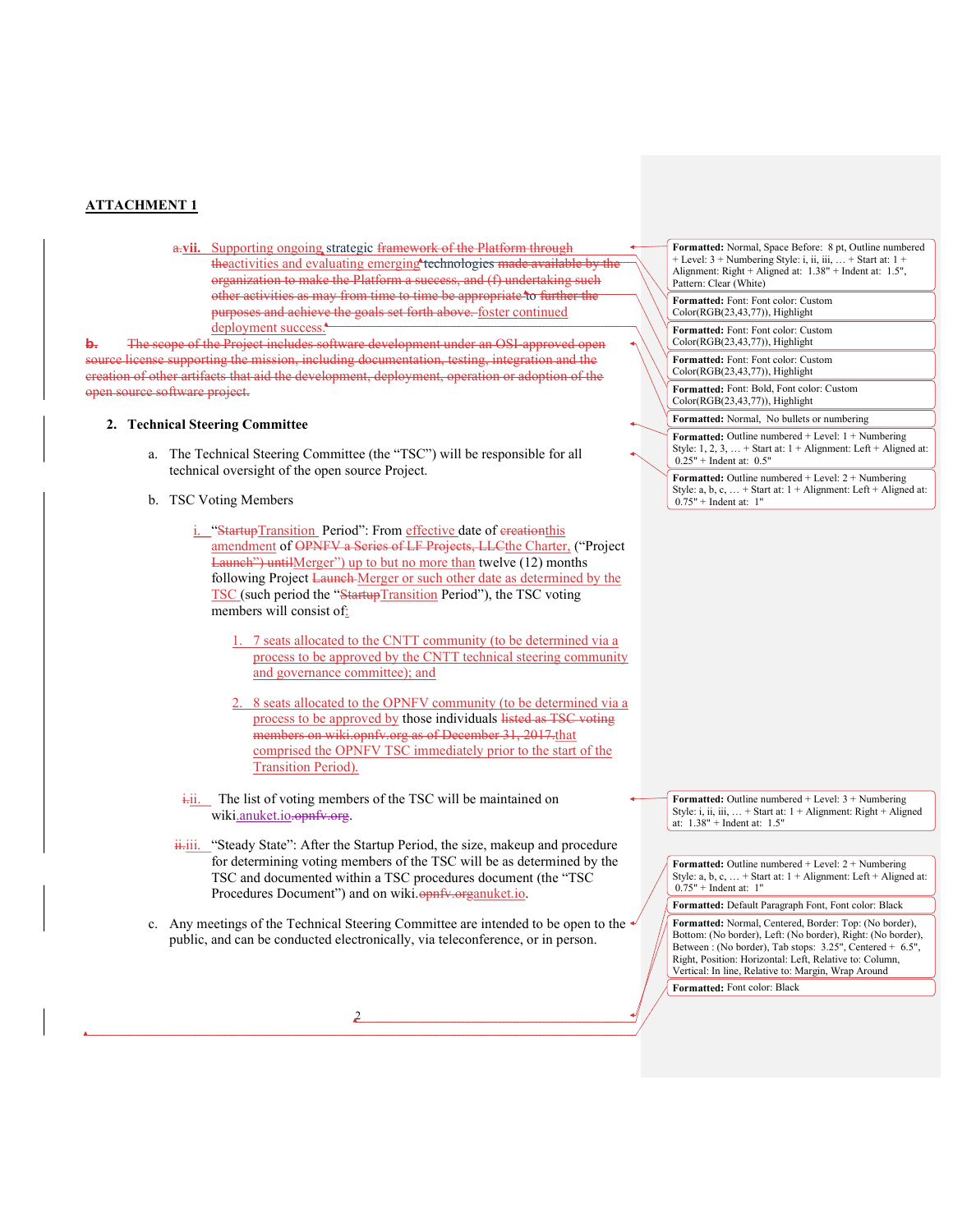- d. TSC projects generally will involve Contributors and Committers. The TSC may adopt or modify roles so long as the roles are documented on wiki.opnfv.organuket.io. Unless otherwise documented:
	- i. Contributors include anyone in the technical community that contributes code, documentation, or other technical artifacts to the Project;
	- ii. Committers are Contributors who have earned the ability to modify ("commit") source code, documentation or other technical artifacts in a project's repository; and
	- iii. A Contributor may become a Committer by a majority approval of the existing Committers. A Committer may be removed by a majority approval of the other existing Committers.
- e. Participation in the Project through becoming a Contributor and Committer is open to anyone so long as they abide by the terms of this Charter.
- f. The TSC may (1) establish work flowworkflow procedures for the submission, approval, and closure/archiving of projects, (2) set requirements for the promotion of Contributors to Committer status, as applicable, and (3) amend, adjust, refine and/or eliminate the roles of Contributors, and Committers, and create new roles, and publicly document any TSC roles, as it sees fit.
- g. The TSC elects a TSC Chair, who will preside over meetings of the TSC and will serve until their resignation or replacement by the TSC. The TSC Chair, or any other TSC member so designated by the TSC, will serve as (a) the Project's representative to the Technical Advisory Committee ("TAC") of the LF Networking Fund of The Linux Foundation ("LFN") and (b) the primary communication contact between the Project and the LFN. The TSC Chair will have responsibility for providing input on Project resource requirements to the TAC. The TSC may also elect a co-chair or vice chair who will share responsibilities with the Chair.
- h. Responsibilities: The TSC will be responsible for all aspects of oversight relating to the Project, which may include:
	- i. coordinating the technical direction of the Project;
	- ii. approving project or system proposals (including, but not limited to, incubation, deprecation, and changes to a sub-project's scope);
	- iii. organizing sub-projects and removing projects;

3

iv. creating sub-committees or working groups to focus on cross-project technical issues and requirements;

## Formatted: Font: 12 pt, Font color: Black

Formatted: Normal, Indent: Left: 1.38", Hanging: 0.13", Outline numbered + Level: 3 + Numbering Style: i, ii, iii, … + Start at: 1 + Alignment: Right + Aligned at: 1.38" + Indent at: 1.5", No widow/orphan control, Border: Top: (No border), Bottom: (No border), Left: (No border), Right: (No border), Between : (No border) Formatted: Font: 12 pt, Font color: Black

Formatted: Font: 12 pt, Font color: Black

Formatted: Font: 12 pt, Font color: Black

Formatted: Font: 12 pt, Font color: Black Formatted: Font: 12 pt, Font color: Black

Formatted: Font: 12 pt, Font color: Black

Formatted: Font: 12 pt, Font color: Black

| Formatted: Font: 12 pt, Font color: Black                                                                                                                                                      |
|------------------------------------------------------------------------------------------------------------------------------------------------------------------------------------------------|
|                                                                                                                                                                                                |
| <b>Formatted:</b> Font: 12 pt, Font color: Black                                                                                                                                               |
| <b>Formatted:</b> Font: 12 pt, Font color: Black                                                                                                                                               |
| <b>Formatted:</b> Font: 12 pt, Font color: Black                                                                                                                                               |
| <b>Formatted:</b> Default Paragraph Font, Font color: Black                                                                                                                                    |
| <b>Formatted:</b> Normal, Centered, Border: Top: (No border),<br>Bottom: (No border), Left: (No border), Right: (No border),<br>Between: (No border), Tab stops: $3.25$ ", Centered + $6.5$ ", |

Right, Position: Horizontal: Left, Relative to: Column, Vertical: In line, Relative to: Margin, Wrap Around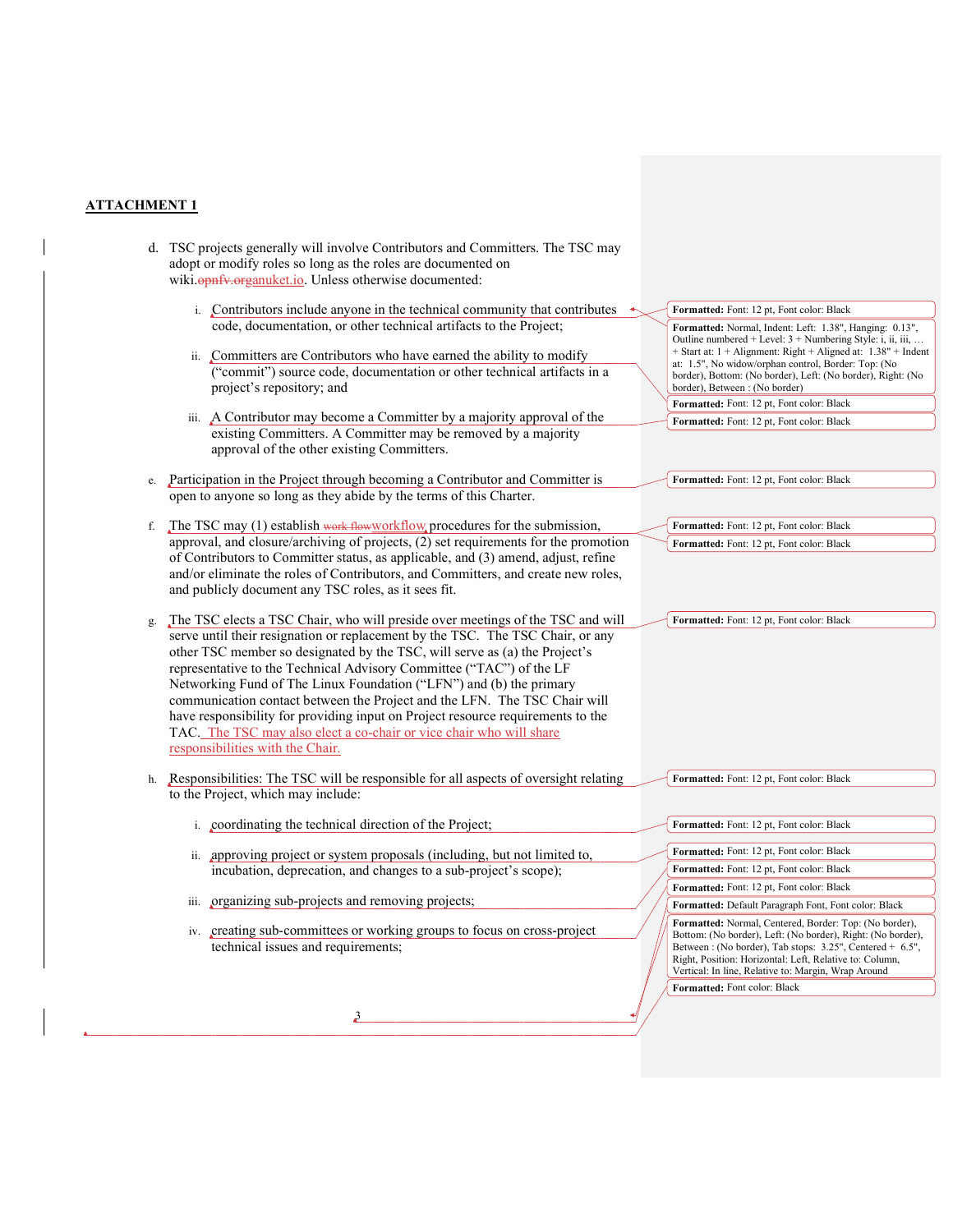|               | v. appointing representatives to work with other open source or open                                                                                           | Formatted: Font: 12 pt, Font color: Black                                                                                                 |
|---------------|----------------------------------------------------------------------------------------------------------------------------------------------------------------|-------------------------------------------------------------------------------------------------------------------------------------------|
|               | standards communities;                                                                                                                                         |                                                                                                                                           |
|               | vi. establishing community norms, workflows, issuing releases, and security                                                                                    | Formatted: Font: 12 pt, Font color: Black                                                                                                 |
|               | issue reporting policies;                                                                                                                                      |                                                                                                                                           |
|               |                                                                                                                                                                |                                                                                                                                           |
|               | vii. approving and implementing policies and processes for contributing (to be<br>published on wiki.anuket.ioopnfv.org) and coordinating with the Series       | Formatted: Font: 12 pt, Font color: Black                                                                                                 |
|               | Manager to resolve matters or concerns that may arise as set forth in                                                                                          |                                                                                                                                           |
|               | Section 7 of this Charter;                                                                                                                                     |                                                                                                                                           |
|               |                                                                                                                                                                |                                                                                                                                           |
|               | viii. amending the TSC Procedures Document and other policies and<br>documents of the TSC;                                                                     | Formatted: Font: 12 pt, Font color: Black                                                                                                 |
|               |                                                                                                                                                                |                                                                                                                                           |
|               | ix. approving license exceptions under Section 7;                                                                                                              | Formatted: Font: 12 pt, Font color: Black                                                                                                 |
|               |                                                                                                                                                                |                                                                                                                                           |
|               | x. discussions, seeking consensus, and where necessary, voting on technical                                                                                    | Formatted: Font: 12 pt, Font color: Black                                                                                                 |
|               | matters relating to the code base that affect multiple projects; and                                                                                           |                                                                                                                                           |
|               | xi. coordinating any marketing, events, or communications regarding the                                                                                        | Formatted: Font: 12 pt, Font color: Black                                                                                                 |
|               | Project with the LF Projects Manager or their designee.                                                                                                        |                                                                                                                                           |
|               |                                                                                                                                                                |                                                                                                                                           |
| 3. TSC Voting |                                                                                                                                                                | <b>Formatted:</b> Outline numbered $+$ Level: $1 +$ Numbering<br>Style: $1, 2, 3, \ldots$ + Start at: $1 +$ Alignment: Left + Aligned at: |
|               | a. While the Project aims to operate as a consensus based community, if any TSC                                                                                | $0.25"$ + Indent at: $0.5"$                                                                                                               |
|               | decision requires a vote to move the Project forward, the voting members of the                                                                                | Formatted: Font: 12 pt, Font color: Black                                                                                                 |
|               | TSC will vote on a one vote per voting member basis.                                                                                                           | <b>Formatted:</b> Normal, Outline numbered $+$ Level: 2 $+$<br>Numbering Style: a, b, c,  + Start at: 1 + Alignment: Left +               |
|               |                                                                                                                                                                | Aligned at: 0.75" + Indent at: 1", Border: Top: (No border),                                                                              |
| b.            | Quorum for TSC meetings requires at least a majority of all voting members of<br>the TSC to be present. The TSC may continue to meet if quorum is not met, but | Bottom: (No border), Left: (No border), Right: (No border),<br>Between: (No border)                                                       |
|               | will be prevented from making any decisions at the meeting.                                                                                                    | Formatted: Font: 12 pt, Font color: Black                                                                                                 |
|               |                                                                                                                                                                |                                                                                                                                           |
| c.            | Except as provided in Section 7.c. and 8.a, decisions by vote at a meeting require                                                                             | Formatted: Font: 12 pt, Font color: Black                                                                                                 |
|               | a majority vote of those in attendance, provided quorum is met. Decisions made<br>by electronic vote without a meeting require a majority vote of all voting   | Formatted: Font: 12 pt, Font color: Black                                                                                                 |
|               | members of the TSC.                                                                                                                                            | <b>Formatted:</b> Outline numbered $+$ Level: $1 +$ Numbering                                                                             |
|               |                                                                                                                                                                | Style: $1, 2, 3, \ldots$ + Start at: $1 +$ Alignment: Left + Aligned at:<br>$0.25"$ + Indent at: $0.5"$                                   |
|               | d. In the event a vote cannot be resolved by the TSC, any voting member of the TSC                                                                             | Formatted: Font: 12 pt, Font color: Black                                                                                                 |
|               | may refer the matter to the Series Manager for assistance in reaching a resolution.                                                                            | Formatted: Normal, Outline numbered + Level: 2 +                                                                                          |
|               | 4. Compliance with Policies                                                                                                                                    | Numbering Style: a, b, c,  + Start at: 1 + Alignment: Left +<br>Aligned at: 0.75" + Indent at: 1", Border: Top: (No border),              |
|               |                                                                                                                                                                | Bottom: (No border), Left: (No border), Right: (No border),                                                                               |
|               | a. This Charter is subject to the Series Agreement for the Project and the Operating                                                                           | Between: (No border)<br>Formatted: Default Paragraph Font, Font color: Black                                                              |
|               | Agreement of LF Projects. Contributors will comply with the policies of LF                                                                                     | Formatted: Normal, Centered, Border: Top: (No border),                                                                                    |
|               | Projects as may be adopted and amended by LF Projects, including, without<br>limitation the policies listed at https://lfprojects.org/policies/.               | Bottom: (No border), Left: (No border), Right: (No border),                                                                               |
|               |                                                                                                                                                                | Between: (No border), Tab stops: 3.25", Centered + 6.5",<br>Right, Position: Horizontal: Left, Relative to: Column,                       |
|               |                                                                                                                                                                | Vertical: In line, Relative to: Margin, Wrap Around                                                                                       |
|               |                                                                                                                                                                | Formatted: Font color: Black                                                                                                              |
|               | A                                                                                                                                                              |                                                                                                                                           |
|               |                                                                                                                                                                |                                                                                                                                           |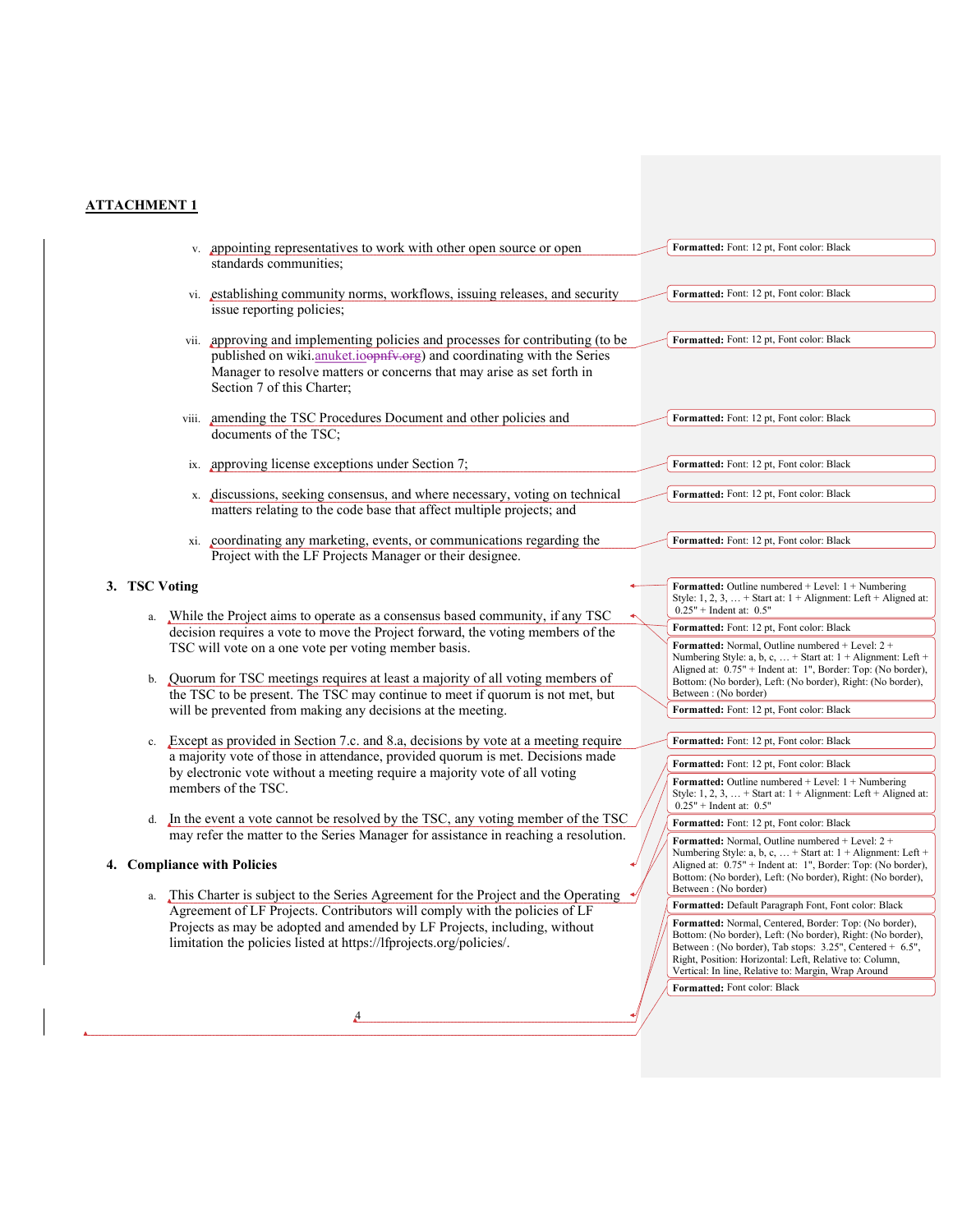- b. The TSC may adopt a code of conduct ("CoC") for the Project, which is subject to approval by the Series Manager. Contributors to the Project will comply with the CoC or, in the event that a Project-specific CoC has not been approved, the LF Projects Code of Conduct listed at https://lfprojects.org/policies/.
- c. When amending or adopting any policy applicable to the Project, LF Projects will publish such policy, as to be amended or adopted, on its web site at least 30 days prior to such policy taking effect; provided, however, that in the case of any amendment of the Trademark Policy or Terms of Use of LF Projects, any such amendment is effective upon publication on LF Project's web site.
- d. All participants must allow open participation from any individual or organization meeting the requirements for contributing under this Charter and any policies adopted for all participants by the TSC, regardless of competitive interests. Put another way, the Project community must not seek to exclude any participant based on any criteria, requirement, or reason other than those that are reasonable and applied on a non-discriminatory basis to all participants in the Project community.
- e. The Project will operate in a transparent, open, collaborative, and ethical manner at all times. The output of all Project discussions, proposals, timelines, decisions, and status should be made open and easily visible to all. Any potential violations of this requirement should be reported immediately to the LF Projects Manager.

## 5. Community Assets

- a. LF Projects will hold title to all trade or service marks used by the Project ("Project Trademarks"), whether based on common law or registered rights. Project Trademarks will be transferred and assigned to LF Projects to hold on behalf of the Project. Any use of any Project Trademarks by participants in the Project will be in accordance with the license from LF Projects and inure to the benefit of LF Projects.
- b. The Project will, as permitted and in accordance with such license from LF Projects, develop and own all Project GitHub and social media accounts, and domain name registrations created by the Project community.

5

c. Under no circumstances will LF Projects be expected or required to undertake any action on behalf of the Project that is inconsistent with the tax-exempt status or purpose, as applicable, of LFP, Inc. or LF Projects, LLC.

## 6. General Rules and Operations.

- a. The Project will:
	- i. engage in the work of the project in a professional manner consistent with maintaining a cohesive community, while also maintaining the goodwill



Formatted: Font: 12 pt, Font color: Black

Formatted: Font: 12 pt, Font color: Black

## Formatted: English (United States)

Formatted: Outline numbered + Level: 2 + Numbering Style: a, b, c,  $\dots$  + Start at:  $1 +$  Alignment: Left + Aligned at: 0.75" + Indent at: 1"

Formatted: Font color: Black, English (United States)

Formatted: Outline numbered + Level: 1 + Numbering Style:  $1, 2, 3, \ldots$  + Start at:  $1 +$  Alignment: Left + Aligned at:  $0.25"$  + Indent at:  $0.5"$ 

Formatted: Font: 12 pt, Font color: Black

Formatted: Normal, Outline numbered + Level: 2 + Numbering Style: a, b, c, … + Start at: 1 + Alignment: Left + Aligned at: 0.75" + Indent at: 1", Border: Top: (No border), Bottom: (No border), Left: (No border), Right: (No border), Between : (No border)

Formatted: Font: 12 pt, Font color: Black

Formatted: Font: 12 pt, Font color: Black

Formatted: Outline numbered + Level: 1 + Numbering Style:  $1, 2, 3, \ldots$  + Start at:  $1 +$  Alignment: Left + Aligned at:  $0.25"$  + Indent at: 0.5"

**Formatted:** Outline numbered  $+$  Level:  $2 +$  Numbering Style: a, b, c,  $\dots$  + Start at:  $1 +$  Alignment: Left + Aligned at: 0.75" + Indent at: 1"

Formatted: Font: 12 pt, Font color: Black

Formatted: Normal, Outline numbered + Level: 3 + Numbering Style: i, ii, iii, … + Start at: 1 + Alignment: Right + Aligned at: 1.38" + Indent at: 1.5", Border: Top: (No border), Bottom: (No border), Left: (No border), Right: (No border), Between : (No border)

Formatted: Default Paragraph Font, Font color: Black

Formatted: Normal, Centered, Border: Top: (No border), Bottom: (No border), Left: (No border), Right: (No border), Between : (No border), Tab stops: 3.25", Centered + 6.5", Right, Position: Horizontal: Left, Relative to: Column, Vertical: In line, Relative to: Margin, Wrap Around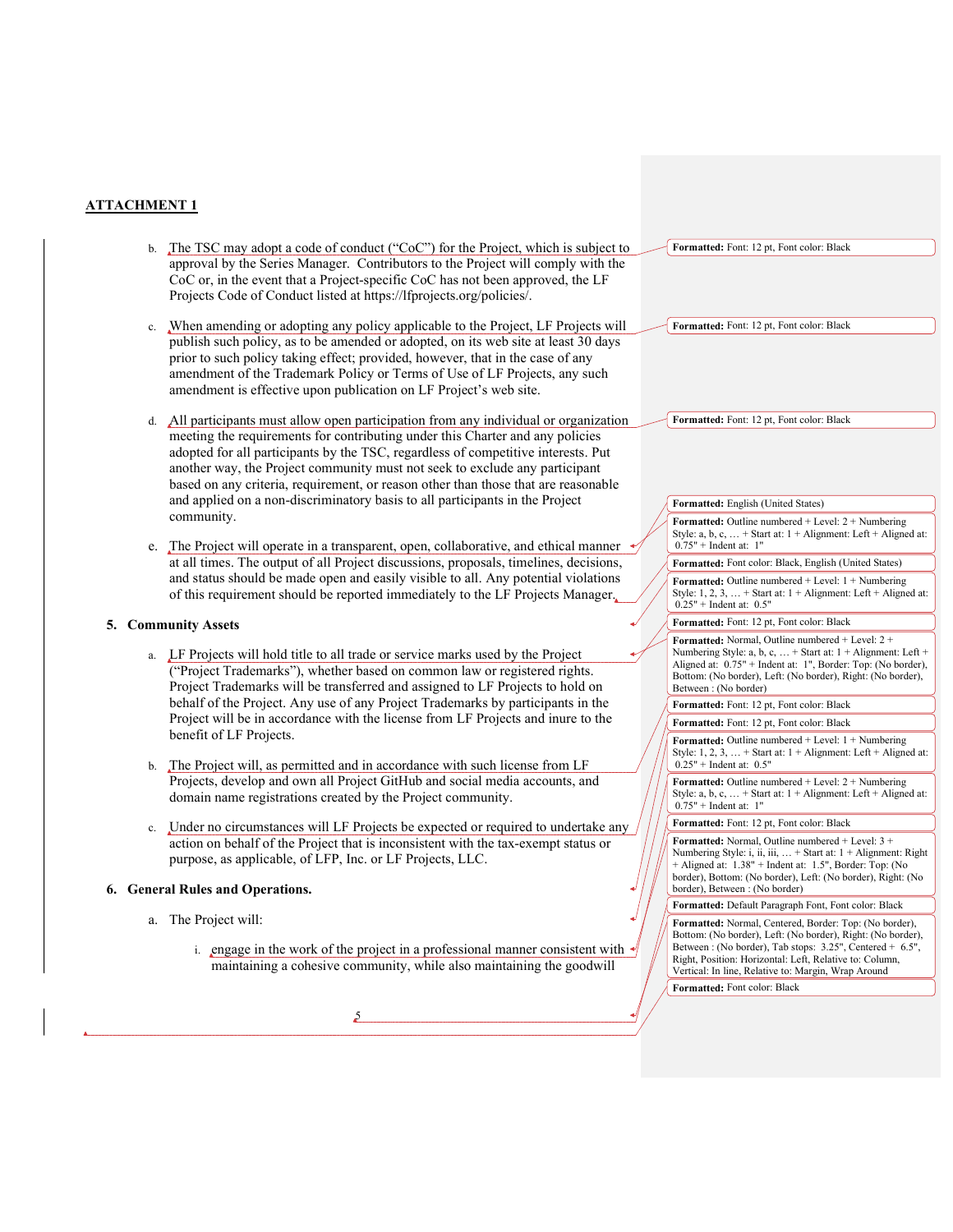and esteem of LF Projects, LFP, Inc. and other partner organizations in the open source software community; and

ii. respect the rights of all trademark owners, including any branding and trademark usage guidelines.

### 7. Intellectual Property Policy

- a. Participants acknowledge that the copyright in all new contributions will be retained by the copyright holder as independent works of authorship and that no contributor or copyright holder will be required to assign copyrights to the Project.
- b. Except as described in Section 7.c., all code contributions to the Project are subject to the following:
	- i. All new inbound code contributions to the Project must be made using the Apache License, Version 2.0 (available here: https://www.apache.org/licenses/LICENSE-2.0) (the "Project License").
	- ii. All new inbound code contributions must also be accompanied by a Developer Certificate of Origin (http://developercertificate.orghttp://developercertificate.org) sign-off in the source code system that is submitted through a TSC-approved contribution process which will bind the authorized contributor and, if not self-employed, their employer to the applicable license;
	- iii. All outbound code will be made available under the Project License.
	- iv. Documentation and specifications will be received and made available by the Project under the Creative Commons Attribution 4.0 International License (available at http://creativecommons.org/licenses/by/4.0/).http://creativecommons.org/li censes/by/4.0/ $)$ .
	- v. The Project may seek to integrate and contribute back to other open source projects ("Upstream Projects"). In such cases, the Project will conform to all license requirements of the Upstream Projects, including dependencies, leveraged by the Project. Upstream Project code contributions not stored within the Project's main code repository will comply with the contribution process and license terms for the applicable Upstream Project.
- c. The TSC may approve the use of an alternative license or licenses for inbound or outbound contributions on an exception basis. To request an exception, please describe the contribution, the alternative open source license(s), and the justification for using an alternative open source license for the Project. License

6

| Formatted: Font: 12 pt, Font color: Black                                                                                                                                                                                                    |  |
|----------------------------------------------------------------------------------------------------------------------------------------------------------------------------------------------------------------------------------------------|--|
|                                                                                                                                                                                                                                              |  |
| Formatted: Outline numbered $+$ Level: $1 +$ Numbering<br>Style: $1, 2, 3, \ldots$ + Start at: $1 +$ Alignment: Left + Aligned at:<br>$0.25"$ + Indent at: $0.5"$                                                                            |  |
| Formatted: Outline numbered $+$ Level: $2 +$ Numbering<br>Style: a, b, c,  + Start at: $1 +$ Alignment: Left + Aligned at:<br>$0.75"$ + Indent at: 1"                                                                                        |  |
|                                                                                                                                                                                                                                              |  |
|                                                                                                                                                                                                                                              |  |
| Formatted: Outline numbered $+$ Level: $3 +$ Numbering<br>Style: i, ii, iii,  + Start at: 1 + Alignment: Right + Aligned<br>at: $1.38" + Indent$ at: $1.5"$                                                                                  |  |
| <b>Field Code Changed</b>                                                                                                                                                                                                                    |  |
| Formatted: Default Paragraph Font, Font: Arial, 11 pt,<br>Bold, Font color: Custom Color(RGB(5,99,193))                                                                                                                                      |  |
|                                                                                                                                                                                                                                              |  |
|                                                                                                                                                                                                                                              |  |
|                                                                                                                                                                                                                                              |  |
|                                                                                                                                                                                                                                              |  |
|                                                                                                                                                                                                                                              |  |
| Formatted: Default Paragraph Font, Font: Arial, 11 pt,<br>Bold, Font color: Auto                                                                                                                                                             |  |
|                                                                                                                                                                                                                                              |  |
| <b>Formatted:</b> Outline numbered $+$ Level: $2 +$ Numbering<br>Style: a, b, c,  + Start at: $1 +$ Alignment: Left + Aligned at:<br>$0.75"$ + Indent at: 1"                                                                                 |  |
| Formatted: Default Paragraph Font, Font color: Black                                                                                                                                                                                         |  |
| Formatted: Normal, Centered, Border: Top: (No border),<br>Bottom: (No border), Left: (No border), Right: (No border),<br>Between: (No border), Tab stops: 3.25", Centered + 6.5",<br>Right, Position: Horizontal: Left, Relative to: Column, |  |
| Vertical: In line, Relative to: Margin, Wrap Around                                                                                                                                                                                          |  |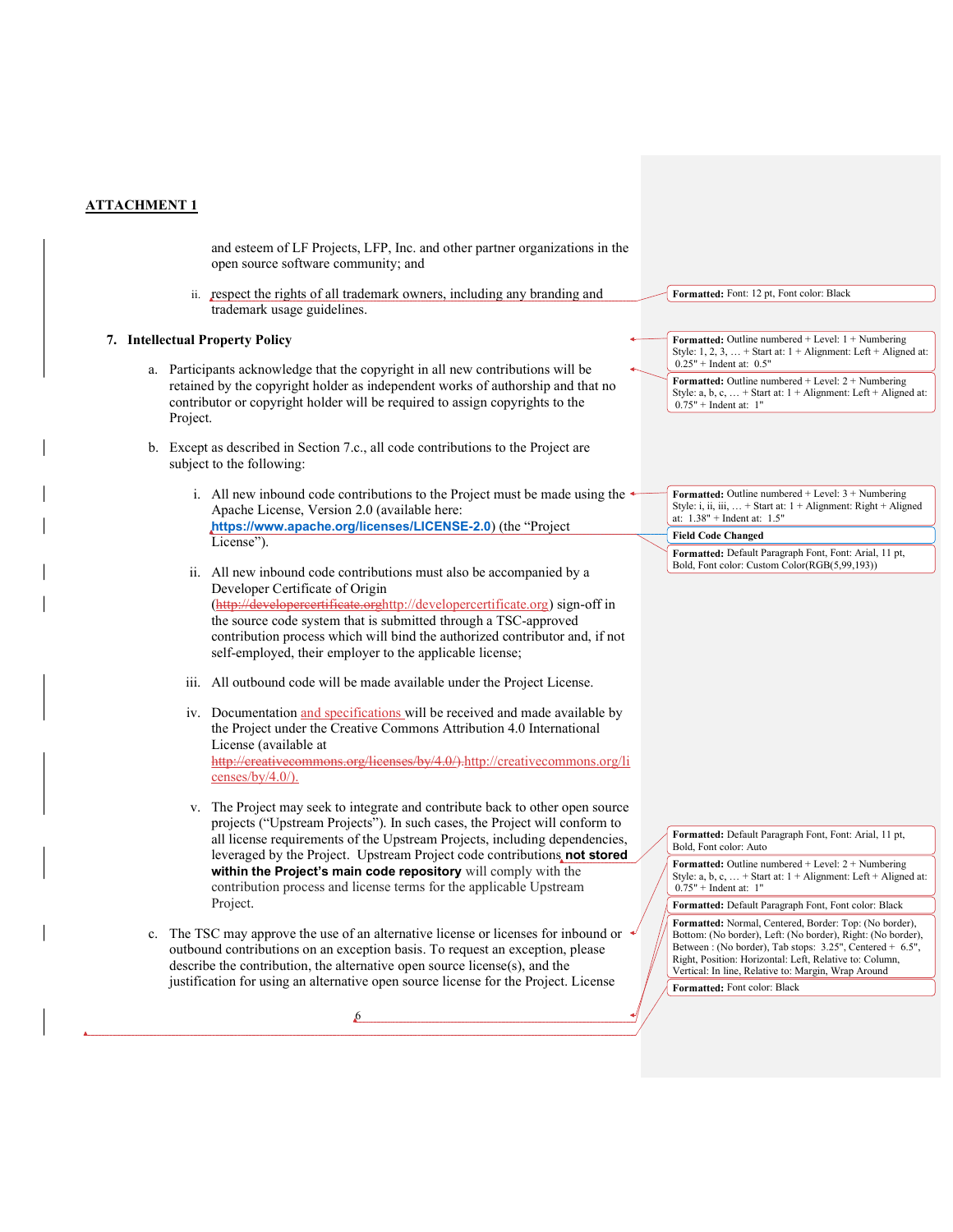exceptions must be approved by a majority vote of the entire TSC. Contributed files should contain license information, such as SPDX short form identifiers, indicating the open source license or licenses pertaining to the file.

# 8. Amendments

a. This charter may be amended by a two-thirds vote of the entire TSC and is subject to approval by LF Projects.

Formatted: Outline numbered + Level: 1 + Numbering Style: 1, 2, 3, … + Start at: 1 + Alignment: Left + Aligned at: 0.25" + Indent at: 0.5"

Formatted: Font: 12 pt, Font color: Black Formatted: Normal, Outline numbered + Level: 2 + Numbering Style: a, b, c, … + Start at: 1 + Alignment: Left + Aligned at: 0.75" + Indent at: 1", Border: Top: (No border), Bottom: (No border), Left: (No border), Right: (No border), Between : (No border)

Formatted: Default Paragraph Font, Font color: Black

Formatted: Normal, Centered, Border: Top: (No border), Bottom: (No border), Left: (No border), Right: (No border), Between : (No border), Tab stops: 3.25", Centered + 6.5", Right, Position: Horizontal: Left, Relative to: Column, Vertical: In line, Relative to: Margin, Wrap Around